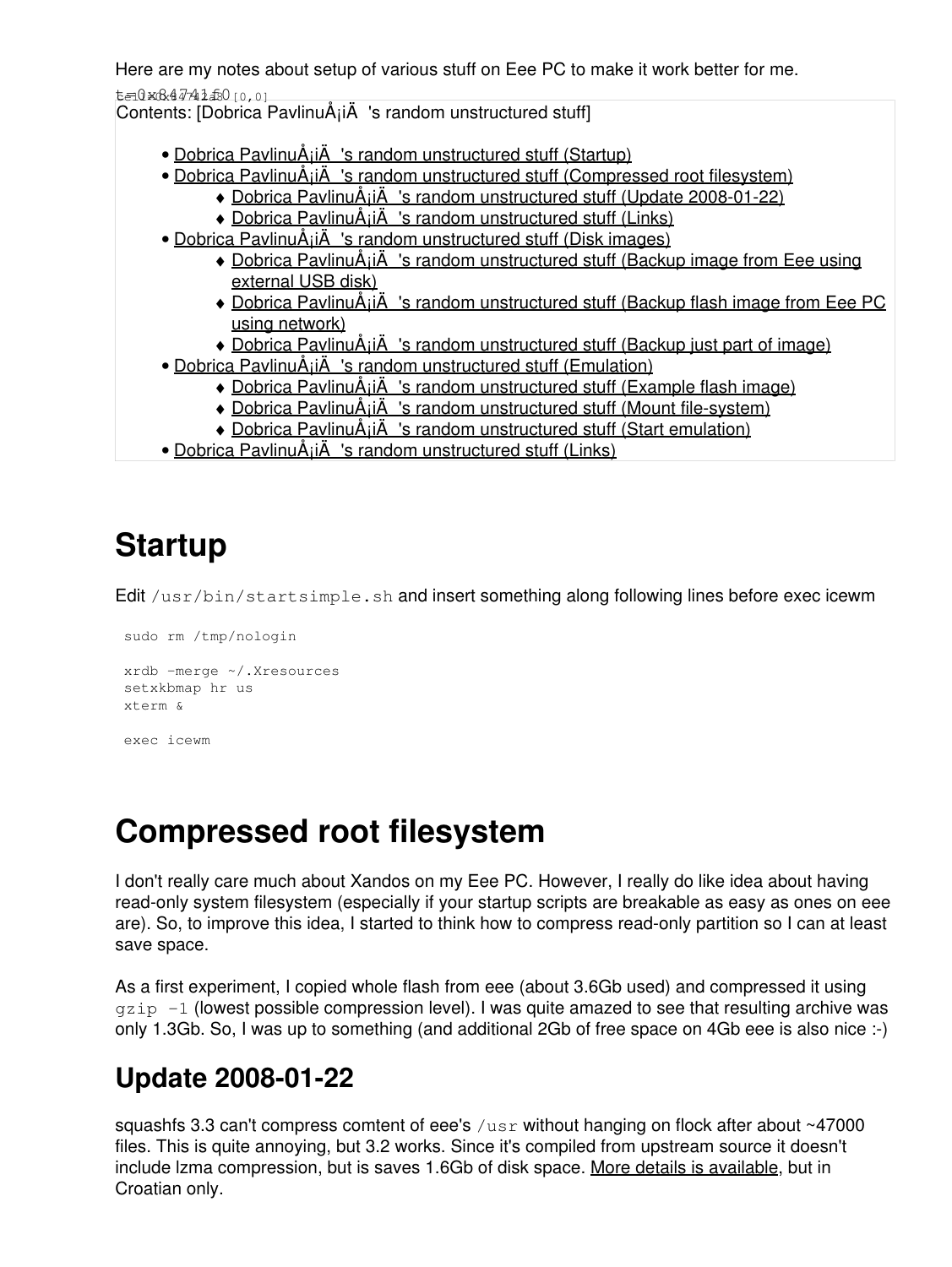### **Links**

Here is collection of references about this issue:

fetchrss: http://del.icio.us/rss/dpavlin/debian+usb

• There was an error: 500 Server closed connection without sending any data back

### **Disk images**

#### **Backup image from Eee using external USB disk**

```
dd if=/dev/sda of=/media/A/Partition1/flash4Gb.img
```
Path in of may be different depending on partition on your disk.

#### **Backup flash image from Eee PC using network**

Transfer somehow whole disk image to other computer. Good way might be to use netcat with something like this:

• on Eee

```
sudo nc -l -p 8888 < /dev/sda
```
• on other computer

nc name.of.eee.pc 8888 > hda

You might want to insert compression if your network connection is slower than flash read speed (which is according to hdparm  $-tr$  /dev/hda around 21MB/sec).

Alternative is to take  $P701L$ . gz from DVD which came with machine, but it has only one partition which is factory default one.

#### **Backup just part of image**

You can also copy just parts of flash filesystem if you want (this copies just disk after partition 2):

• on eee

```
dd if=/dev/sda bs=512 skip=4819500 | gzip | nc -w 3 other.computer
88882995524+0 records in
```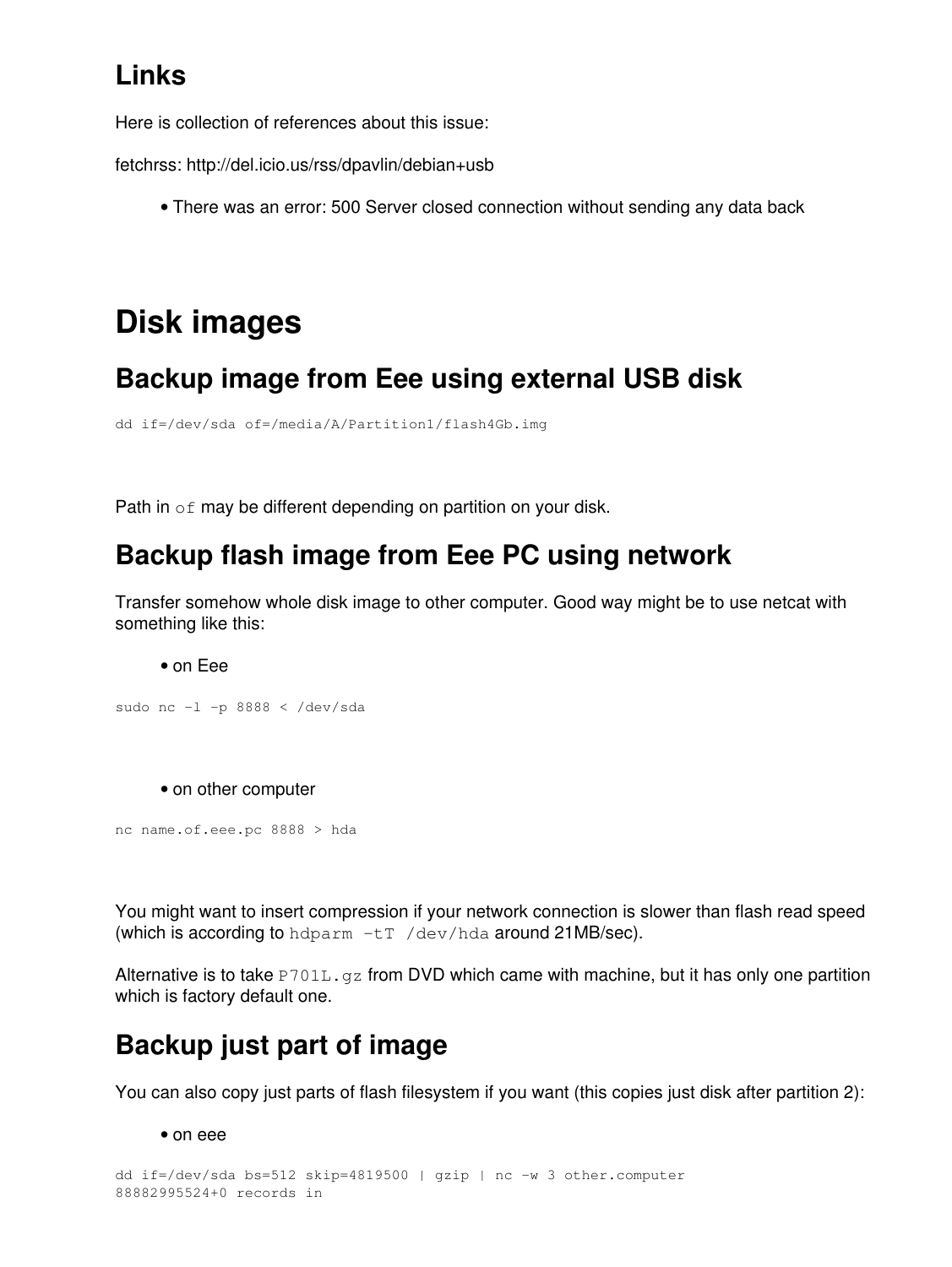• on other computer

```
nc -l -p 8888 | gzip -cd | > /rest/tmp/hda2-4
```
• now, ectract beginning of disk and first partition from P701L

```
dd if=P701L of=hda1 bs=512 count=4819500
```
• and merge partition together to create full disk image

cat hda1 hda2-4 > hda

### **Emulation**

How to create virtual Eee PC?

#### **Example flash image**

# fdisk -l hda

Disk /backup/eee/hda: 3 GB, 3997486080 bytes 255 heads, 63 sectors/track, 486 cylinders Units = cylinders of  $16065 * 512 = 8225280$  bytes

| Device Boot      | Start | End | Blocks  |    | Id System   |
|------------------|-------|-----|---------|----|-------------|
| /backup/eee/hda1 |       | 300 | 2409718 | 83 | Linux       |
| /backup/eee/hda2 | 301   | 484 | 1469947 |    | 83 Linux    |
| /backup/eee/hda3 | 485   | 485 |         |    | c FAT32 LBA |
| /backup/eee/hda4 | 486   | 486 |         |    | ef EFT FAT  |

#### **Mount file-system**

We need first file system (factory defaults) to get access to kernel and initrd image

```
# fdisk -u -l hda 
Disk /backup/eee/hda: 3 GB, 3997486080 bytes
255 heads, 63 sectors/track, 486 cylinders, total 7807590 sectors
Units = sectors of 1 * 512 = 512 bytes
          Device Boot Start End Blocks Id System
```

| /backup/eee/hda1 | 63.     | 4803435 | 2409718 | - 83 - Linux |
|------------------|---------|---------|---------|--------------|
| /backup/eee/hda2 | 4819563 | 7759395 | 1469947 | 83 Linux     |
| /backup/eee/hda3 | 7775523 | 7775460 |         | c FAT32 LBA  |
|                  |         |         |         |              |